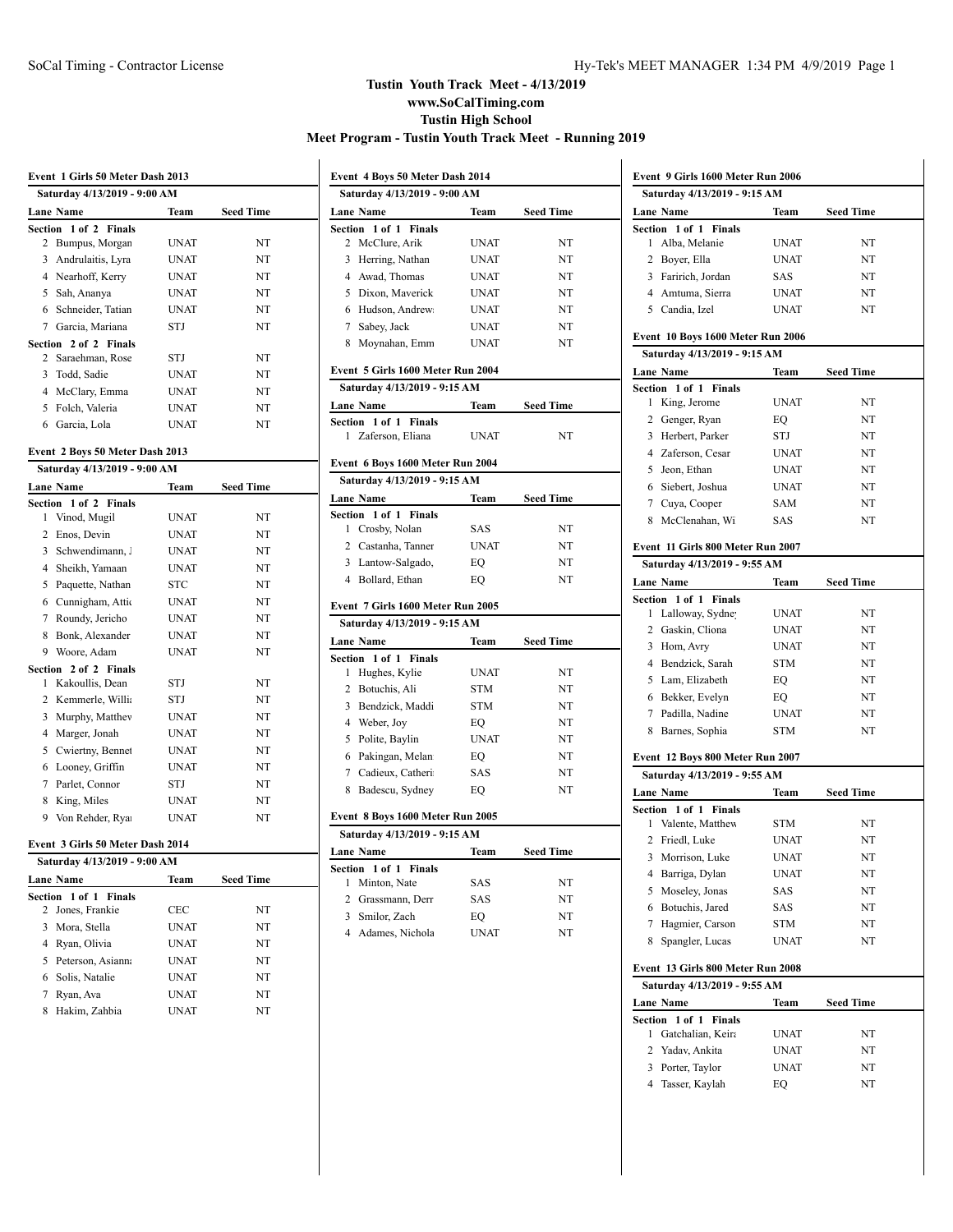$\overline{a}$ 

|                | Event 14 Boys 800 Meter Run 2008   |             |                  |  |
|----------------|------------------------------------|-------------|------------------|--|
|                | Saturday 4/13/2019 - 9:55 AM       |             |                  |  |
|                | <b>Lane Name</b>                   | Team        | <b>Seed Time</b> |  |
|                | Section 1 of 1 Finals              |             |                  |  |
| 1              | Simpson, Michae                    | <b>UNAT</b> | NT               |  |
| $\overline{2}$ | Sanchez, Christia                  | SAM         | NT               |  |
|                | 3 Garcia, Evan                     | <b>UNAT</b> | NT               |  |
|                | 4 Alba. Pedro                      | <b>UNAT</b> | NT               |  |
|                | 5 Weeks, Brendan                   | <b>CEC</b>  | NT               |  |
|                | Event 15 Girls 800 Meter Run 2009  |             |                  |  |
|                | Saturday 4/13/2019 - 9:55 AM       |             |                  |  |
|                | <b>Lane Name</b>                   | Team        | <b>Seed Time</b> |  |
|                | Section 1 of 1 Finals              |             |                  |  |
| 1              | Laurel, Julianna                   | <b>UNAT</b> | NT               |  |
|                | 2 Kozak, Gianna                    | <b>UNAT</b> | NT               |  |
|                | 3 Danao, Kaelyn                    | <b>UNAT</b> | NT               |  |
|                | 4 Lunford, Amia                    | <b>UNAT</b> | NT               |  |
|                | Event 16 Boys 800 Meter Run 2009   |             |                  |  |
|                | Saturday 4/13/2019 - 9:55 AM       |             |                  |  |
|                | <b>Lane Name</b>                   | Team        | <b>Seed Time</b> |  |
|                | Section 1 of 1 Finals              |             |                  |  |
| 1              | Cenci, Nathaniel                   | <b>UNAT</b> | NT               |  |
|                | 2 Reyes, Luis-Mate                 | <b>UNAT</b> | NT               |  |
|                | 3 Bannister, Liam                  | <b>UNAT</b> | NT               |  |
|                | Event 17 Girls 400 Meter Dash 2004 |             |                  |  |
|                | Saturday 4/13/2019 - 10:20 AM      |             |                  |  |
|                | <b>Lane Name</b>                   | Team        | <b>Seed Time</b> |  |
|                | Section 1 of 1 Finals              |             |                  |  |
|                | 3 Zaferson, Eliana                 | <b>UNAT</b> | NT               |  |
|                | 4 Copeland, Courti                 | <b>UNAT</b> | NT               |  |
|                | Event 18 Boys 400 Meter Dash 2004  |             |                  |  |
|                | Saturday 4/13/2019 - 10:20 AM      |             |                  |  |
|                | <b>Lane Name</b>                   | Team        | <b>Seed Time</b> |  |
| Section        | 1 of 1 Finals                      |             |                  |  |
| 1              | Welling, Andrew                    | <b>STM</b>  | NT               |  |
|                | 2 Lantow-Salgado,                  | EO          | NT               |  |
|                | 3 Winer, Matthew                   | EQ          | NT               |  |
|                | 4 Gonzalez, Mark                   | <b>STM</b>  | NT               |  |
|                | 5 Maitland, Charlie                | <b>SAS</b>  | NT               |  |
|                | 6 Gazzaniga, Cade                  | <b>STM</b>  | NT               |  |
| $\overline{7}$ | Jones, Griffin                     | <b>SAS</b>  | NT               |  |
|                |                                    |             |                  |  |

|              | Event 19 Girls 400 Meter Dash 2005        |             |                  |  |
|--------------|-------------------------------------------|-------------|------------------|--|
|              | Saturday 4/13/2019 - 10:20 AM             |             |                  |  |
|              | <b>Lane Name</b>                          | Team        | <b>Seed Time</b> |  |
|              | Section 1 of 2 Finals                     |             |                  |  |
| 1            | Kaemmer, Courti                           | STM         | NT               |  |
|              | 2 Pakingan, Melan                         | EQ          | NT               |  |
|              | 3 Bendzick, Maddi                         | <b>STM</b>  | NT               |  |
|              | 4 Dahl, Nevada                            | SAS         | NT               |  |
|              | 5 Polite, Baylin                          | <b>UNAT</b> | NT               |  |
|              | 6 Nemeth, Olivia                          | <b>SAS</b>  | NT               |  |
|              | 7 Kistler, Sophia                         | <b>STM</b>  | NT               |  |
|              | 8 Molyneux, Nina                          | <b>UNAT</b> | NT               |  |
|              | Section 2 of 2 Finals                     |             |                  |  |
| 1            | Aranda, Alyssa                            | <b>CEC</b>  | NT               |  |
|              | 2 Hughes, Kylie                           | <b>UNAT</b> | NT               |  |
|              | 3 Kessel, Rachel                          | EQ          | NT               |  |
|              | 4 Speier, Makaya                          | <b>SAS</b>  | NT               |  |
|              | 5 Weber, Joy                              | EQ          | NT               |  |
|              | 6 Thiel, Annabel                          | STM         | NT               |  |
|              | 7 Cadieux, Catheri                        | SAS         | NT               |  |
|              | Event 20 Boys 400 Meter Dash 2005         |             |                  |  |
|              | Saturday 4/13/2019 - 10:20 AM             |             |                  |  |
|              | Lane Name                                 | Team        | <b>Seed Time</b> |  |
|              | Section 1 of 2 Finals                     |             |                  |  |
|              | 2 Minton, Nate                            | SAS         | NT               |  |
|              | 3 Smilor, Zach                            | EO          | NT               |  |
|              | 4 Taylor, Drake                           | <b>SAS</b>  | NT               |  |
|              | 5 Grassmann, Derr                         | SAS         | NT               |  |
|              | 6 Furr, Brady                             | <b>UNAT</b> | NT               |  |
|              | 7 West, Jake                              | <b>UNAT</b> | NT               |  |
|              | Section 2 of 2 Finals                     |             |                  |  |
| 2            | Thomas, Wyatt                             | <b>UNAT</b> | NT               |  |
|              | 3 Karageozian, Sha                        | SAS         | NT               |  |
|              | 4 Baird, Blake                            | STJ         | NT               |  |
|              | 5 Laurel, Joshua                          | <b>UNAT</b> | NT               |  |
|              | 6 Terry, Will                             | STJ         | NT               |  |
|              |                                           |             |                  |  |
|              | Event 21 Girls 400 Meter Dash 2006        |             |                  |  |
|              | Saturday 4/13/2019 - 10:20 AM             |             |                  |  |
|              | <b>Lane Name</b>                          | Team        | Seed Time        |  |
|              | Section 1 of 2 Finals<br>2 Amtuma, Sierra | UNAT        | NT               |  |
| 3            | Sampson, Maxin                            | SAS         | NT               |  |
|              | 4 Reynolds, Erin                          | SAS         | NT               |  |
| 5            | Sedigh, Neeka                             | SAS         | NT               |  |
|              |                                           |             |                  |  |
| 6<br>7       | Som, Sadie<br>Weiss, Audrey               | SAS         | NT               |  |
|              | 2 of 2 Finals                             | <b>STM</b>  | NT               |  |
| Section<br>2 | Candia, Izel                              | UNAT        | NT               |  |
| 3            | Church, Kennedy                           | SAS         | NT               |  |
|              | 4 Livak, Siena                            | SAS         | NT               |  |
| 5            | Bailey, Kathryn                           | <b>STM</b>  | NT               |  |
| 6            | Johnson, Michae                           | <b>STM</b>  | NT               |  |
|              |                                           |             |                  |  |

| Event 22 Boys 400 Meter Dash 2006      |             |                  |  |
|----------------------------------------|-------------|------------------|--|
| Saturday 4/13/2019 - 10:20 AM          |             |                  |  |
| Lane Name                              | Team        | <b>Seed Time</b> |  |
| Section 1 of 1 Finals                  |             |                  |  |
| 1<br>Lough, Carson                     | SAS         | NT               |  |
| 2<br>McQuirk, Jake                     | <b>UNAT</b> | NT               |  |
| McCusker, Jacks<br>3                   | <b>UNAT</b> | NT               |  |
| Siebert, Joshua<br>4                   | <b>UNAT</b> | NT               |  |
| 5<br>Zaferson, Cesar                   | <b>UNAT</b> | NT               |  |
| 6<br>King, Jerome                      | <b>UNAT</b> | NT               |  |
| Jeon, Ethan<br>7                       | <b>UNAT</b> | NT               |  |
| Event 23 Girls 400 Meter Dash 2007     |             |                  |  |
| Saturday 4/13/2019 - 10:20 AM          |             |                  |  |
| <b>Lane Name</b>                       | Team        | <b>Seed Time</b> |  |
| 1 of 2 Finals<br>Section               |             |                  |  |
| Bendzick, Sarah<br>1                   | STM         | NT               |  |
| 2<br>Vartanian, Gisell                 | <b>STM</b>  | NT               |  |
| 3<br>Hom, Avry                         | <b>UNAT</b> | NT               |  |
| 4 Reves, Tatyanna                      | <b>UNAT</b> | NT               |  |
| 5<br>Gaskin, Cliona                    | <b>UNAT</b> | NT               |  |
| 6 Newbro, Olivia                       | SAS         | NT               |  |
| 7 Padilla, Nadine                      | <b>UNAT</b> | NT               |  |
| Section<br>2 of 2 Finals               |             |                  |  |
| 2<br>Vanderpot, Aleis                  | SAS         | NT               |  |
| 3<br>Euyoque, Alexan                   | SAS         | NT               |  |
| 4 Veneziano, Chloe                     | SAS         | NT               |  |
| Noria, Valerie<br>5                    | <b>UNAT</b> | NT               |  |
| Risk, Caroline<br>6                    | <b>UNAT</b> | NT               |  |
| 7 Cesta, Addison                       | SAS         | NT               |  |
| Event 24 Boys 400 Meter Dash 2007      |             |                  |  |
| Saturday 4/13/2019 - 10:20 AM          |             |                  |  |
| <b>Lane Name</b>                       | Team        | <b>Seed Time</b> |  |
| Section 1 of 1 Finals                  |             |                  |  |
| 2<br>Woore, Joseph                     | <b>UNAT</b> | NT               |  |
| Poylio, Joshua<br>3                    | <b>UNAT</b> | NT               |  |
| 4 Speier, Cade                         | SAS         | NT               |  |
| 5<br>Spangler, Lucas                   | <b>UNAT</b> | NT               |  |
| 6 Arkell. Graham                       | SAS         | NT               |  |
| 7 Almazan, Joel                        | <b>UNAT</b> | NT               |  |
| Event 25 Girls 400 Meter Dash 2008     |             |                  |  |
| Saturday 4/13/2019 - 10:20 AM          |             |                  |  |
| <b>Lane Name</b>                       | Team        | <b>Seed Time</b> |  |
| $1$ of $2$<br><b>Finals</b><br>Section |             |                  |  |
| Quong, Sophia<br>2                     | SAS         | NT               |  |
| 3<br>Elliot, Bethan                    | STJ         | NT               |  |
| 4<br>Spangler, Siena                   | <b>UNAT</b> | NT               |  |
| 5<br>Luo, Quixuam                      | <b>UNAT</b> | NT               |  |
| Andrews, Leah<br>6                     | <b>SAS</b>  | NT               |  |
|                                        |             |                  |  |
|                                        |             |                  |  |
|                                        |             |                  |  |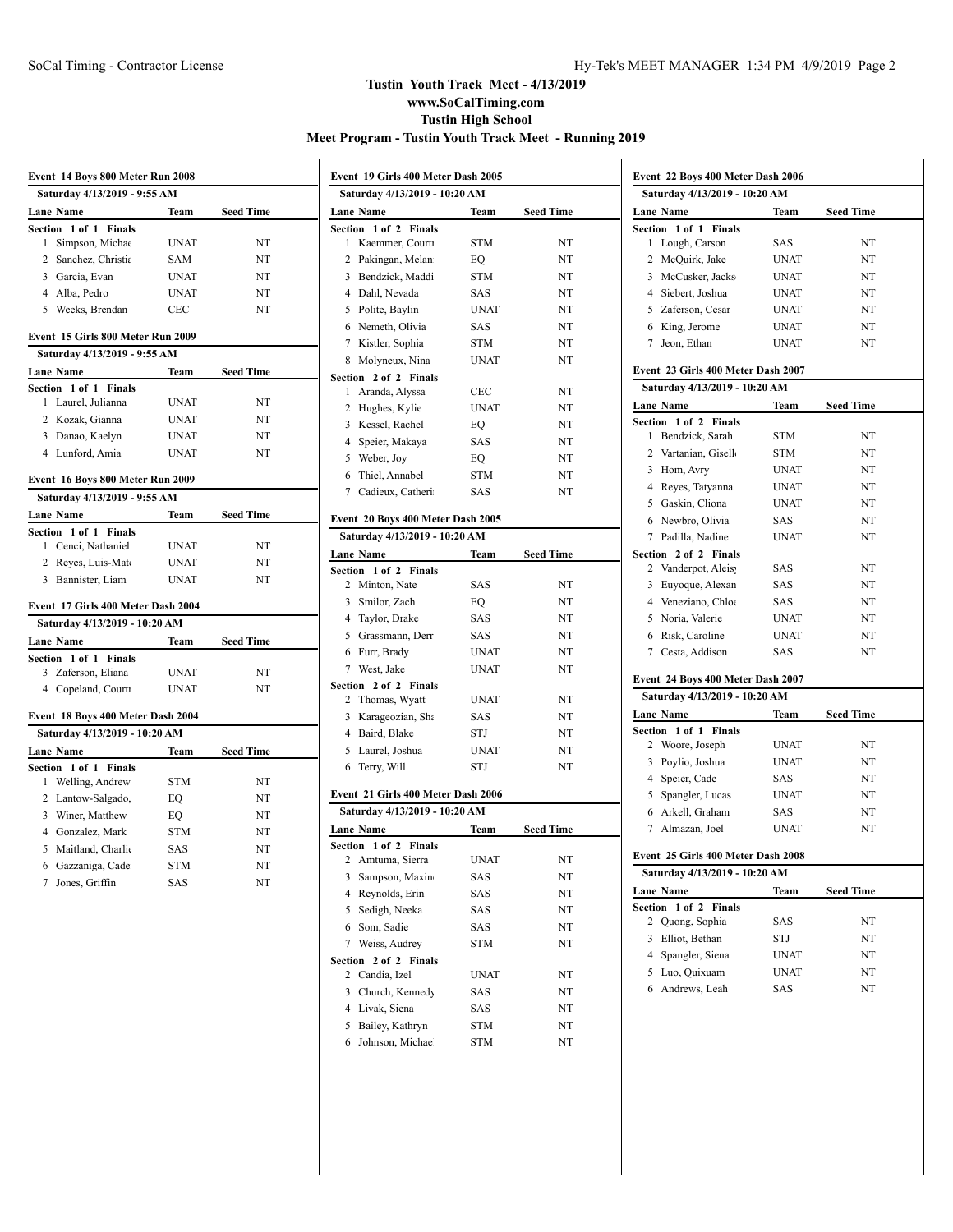|                | Section 2 of 2 (Event 25 Girls 400 Meter Dash 2008) |             |                  |
|----------------|-----------------------------------------------------|-------------|------------------|
| 2              | Brody, Hope                                         | <b>UNAT</b> | NT               |
| 3              | Porter, Taylor                                      | <b>UNAT</b> | NT               |
|                | 4 Diaz, Brianna                                     | <b>UNAT</b> | NT               |
|                | 5 Coulston, Taryn                                   | STJ         | NT               |
|                | 6 Tasser, Kaylah                                    | EO          | NT               |
|                | Event 26 Boys 400 Meter Dash 2008                   |             |                  |
|                | Saturday 4/13/2019 - 10:20 AM                       |             |                  |
|                | <b>Lane Name</b>                                    | Team        | <b>Seed Time</b> |
|                | Section 1 of 1 Finals                               |             |                  |
| 1              | Furr, Gavin                                         | <b>UNAT</b> | NT               |
| $\overline{c}$ | Karageozian, Sev                                    | <b>SAS</b>  | NT               |
|                | 3 Menter, Zachary                                   | <b>UNAT</b> | NT               |
| $\overline{4}$ | Potvin, Dylan                                       | SAS         | NT               |
| 5              | Muench, Sean                                        | <b>SAS</b>  | NT               |
| 6              | McClary, Noah                                       | <b>UNAT</b> | NT               |
| $\overline{7}$ | Iersel, Jonah                                       | <b>UNAT</b> | NT               |
|                | 8 Alba, Pedro                                       | <b>UNAT</b> | NT               |
|                | 9 Vitarella, Anthon                                 | <b>CEC</b>  | NT               |
|                | Event 27 Girls 400 Meter Dash 2009                  |             |                  |
|                | Saturday 4/13/2019 - 10:20 AM                       |             |                  |
|                |                                                     |             |                  |
|                | <b>Lane Name</b><br>Section 1 of 2 Finals           | Team        | <b>Seed Time</b> |
| 3              | Rodriguez, Gabb                                     | <b>STJ</b>  | NT               |
| $\overline{4}$ | Schiermeyer, Jaio                                   | SAS         | NT               |
|                |                                                     |             |                  |
|                |                                                     |             |                  |
|                | 5 Bemus, Marley                                     | <b>SAS</b>  | NT               |
|                | 6 Miller, Eloise                                    | <b>UNAT</b> | NT               |
|                | 7 Schmidt, Alese                                    | <b>SAS</b>  | NT               |
|                | 8 Schiermeyer, Oli                                  | <b>SAS</b>  | NT               |
| 3              | Section 2 of 2 Finals<br>Zeller, Maddy              | <b>SAS</b>  | NT               |
|                | 4 Pellegrino, Mary                                  | <b>UNAT</b> | NT               |
|                | 5 Birsandi, Sofia                                   | <b>SAS</b>  | NT               |
| 6              | Arciaga, Santina                                    | CEC         | NT               |
|                |                                                     | <b>SAS</b>  | NT               |
| 8              | 7 Veneziano, Olivia<br>Lunford, Amia                | <b>UNAT</b> | NT               |
|                |                                                     |             |                  |
|                | Event 28 Boys 400 Meter Dash 2009                   |             |                  |
|                | Saturday 4/13/2019 - 10:20 AM                       |             |                  |
|                | Lane Name                                           | Team        | <b>Seed Time</b> |
|                | Section 1 of 1 Finals                               |             |                  |
| 3              | Rahlwes, Bennet                                     | <b>UNAT</b> | NT               |
| $\overline{4}$ | Bannister, Liam                                     | <b>UNAT</b> | NT               |
|                | 5 Burnor, Brett                                     | SAS         | NT               |
|                | 6 Klein, Riley                                      | SAS         | NT               |
|                | 7 Zeng, Andrew                                      | <b>SAS</b>  | NT               |
|                |                                                     |             |                  |

| Event 29 Girls 400 Meter Dash 2010 |             |                  |  |
|------------------------------------|-------------|------------------|--|
| Saturday 4/13/2019 - 10:20 AM      |             |                  |  |
| <b>Lane Name</b>                   | Team        | <b>Seed Time</b> |  |
| Section 1 of 1 Finals              |             |                  |  |
| Diaz, Valeria<br>1                 | UNAT        | NT               |  |
| 2 Gvessak, Sophia                  | CEC         | NT               |  |
| 3 Garcia, Mia                      | UNAT        | NT               |  |
| 4 Downie, Desiree                  | <b>UNAT</b> | NT               |  |
| 5 Bumpus, Milla                    | <b>UNAT</b> | NT               |  |
| 6 Woolforde, Morg                  | UNAT        | NT               |  |
| 7 Sarachman, Lily                  | STJ         | NT               |  |
| 8 Daniel, Peyton                   | STJ         | NT               |  |
| 9 Hernandez, Alina                 | UNAT        | NT               |  |
|                                    |             |                  |  |
| Event 30 Boys 400 Meter Dash 2010  |             |                  |  |
| Saturday 4/13/2019 - 10:20 AM      |             |                  |  |
| Lane Name                          | Team        | <b>Seed Time</b> |  |
| Section 1 of 2 Finals              |             |                  |  |
| 2 Von Rehder, Brei                 | <b>UNAT</b> | NT               |  |
| 3 Facio, Liam                      | <b>CEC</b>  | NT               |  |
| 4 Jones, Henry                     | CEC         | NT               |  |
| 5 Hernandez, Josep                 | <b>UNAT</b> | NT               |  |
| 6 Ropel, Landon                    | <b>UNAT</b> | NT               |  |
| 7 Acosta, Dominic                  | SAM         | NT               |  |
| 8 Murphy, Timothy                  | UNAT        | NT               |  |
| Section 2 of 2 Finals              |             |                  |  |
| Weitzman, Evan<br>1                | <b>UNAT</b> | NT               |  |
| 2 Fraulino, Nathan                 | <b>UNAT</b> | NT               |  |
| 3 Lo, Caden                        | EQ          | NT               |  |
| 4 Harnett, Bryce                   | CEC         | NT               |  |
| 5 Flores, Benjamin                 | <b>UNAT</b> | NT               |  |
| 6 White, Mason                     | <b>UNAT</b> | NT               |  |
| 7 Mahon, Preston                   | SAM         | NT               |  |
| Event 31 Girls 400 Meter Dash 2011 |             |                  |  |
| Saturday 4/13/2019 - 10:20 AM      |             |                  |  |
| Lane Name                          | Team        | Seed Time        |  |
| Section 1 of 1 Finals              |             |                  |  |
| Sorroza, Juliette<br>5             | <b>UNAT</b> | NT               |  |
|                                    |             |                  |  |
| Event 32 Boys 400 Meter Dash 2011  |             |                  |  |
| Saturday 4/13/2019 - 10:20 AM      |             |                  |  |
| Lane Name                          | Team        | <b>Seed Time</b> |  |
| Section 1 of 2 Finals              |             |                  |  |
| Marger, Jacob<br>3                 | UNAT        | NT               |  |
| 4<br>Lievanos, Liam                | UNAT        | NT               |  |
| 5<br>Dixon, Princeton              | UNAT        | NT               |  |
| 6<br>Lampman, Tyler                | UNAT        | NT               |  |
| 7<br>Eibert, Daniel                | STJ         | NT               |  |
| 8<br>Mora, Julian                  | UNAT        | NT               |  |
| Section<br>2 of 2 Finals           |             |                  |  |
| 3<br>Croson, Jack                  | UNAT        | NT               |  |
| 4<br>Embler, Edison                | UNAT        | NT               |  |
| 5<br>Lampman, Brady                | <b>UNAT</b> | NT               |  |
| Nearhoff, Liam<br>6                | UNAT        | NT               |  |
| 7<br>Noria, Damian                 | UNAT        | NT               |  |
|                                    |             |                  |  |

| Event 33 Girls 200 Meter Dash 2004<br>Saturday 4/13/2019 - 11:10 AM |                                          |             |                  |
|---------------------------------------------------------------------|------------------------------------------|-------------|------------------|
|                                                                     |                                          |             |                  |
|                                                                     | Lane Name                                | Team        | <b>Seed Time</b> |
|                                                                     | Section 1 of 1 Finals                    |             |                  |
| 2                                                                   | Millar, Brooke                           | <b>UNAT</b> | NT               |
|                                                                     | 3 Karahalios, Soph                       | <b>STM</b>  | NT               |
|                                                                     | 4 Balian, Sarah                          | SAS         | NT               |
|                                                                     | 5 Hogan, Mary                            | <b>STM</b>  | NT               |
|                                                                     | Event 34 Boys 200 Meter Dash 2004        |             |                  |
|                                                                     | Saturday 4/13/2019 - 11:10 AM            |             |                  |
|                                                                     | <b>Lane Name</b>                         | Team        | <b>Seed Time</b> |
|                                                                     | Section 1 of 1 Finals                    |             |                  |
| 1                                                                   | Dilliplaine, Sean                        | SAS         | NΤ               |
| 2                                                                   | Maitland, Charlic                        | SAS         | NT               |
|                                                                     | 3 Tang, Jiaqi                            | STJ         | NT               |
|                                                                     | 4 Nguyen, Nichola                        | <b>UNAT</b> | NT               |
|                                                                     | 5 Jones, Griffin                         | SAS         | NT               |
|                                                                     | 6 Winer, Matthew                         | EQ          | NT               |
|                                                                     | 7 Matsubayashi, B                        | <b>UNAT</b> | NT               |
|                                                                     |                                          |             |                  |
|                                                                     | Event 35 Girls 200 Meter Dash 2005       |             |                  |
|                                                                     | Saturday 4/13/2019 - 11:10 AM            |             |                  |
|                                                                     | <b>Lane Name</b>                         | Team        | <b>Seed Time</b> |
| 1                                                                   | Section 1 of 2 Finals<br>Kistler, Sophia | <b>STM</b>  | NT               |
| 2                                                                   | Narmi, Danielle                          | <b>SAM</b>  | NT               |
|                                                                     | 3 Jarrells, Estelle                      | STJ         | NT               |
|                                                                     | 4 Fonseca, Rachel                        | <b>CEC</b>  | NT               |
| 5                                                                   | Walshe, Tatum                            | <b>UNAT</b> | NT               |
| 6                                                                   | Thiel, Annabel                           | <b>STM</b>  | NT               |
| 7                                                                   | Wood, Sydney                             | SAS         | NT               |
| 8                                                                   | Botuchis, Ali                            | <b>STM</b>  | NT               |
| 9                                                                   | Nemeth, Olivia                           | SAS         | NT               |
|                                                                     | Section 2 of 2 Finals                    |             |                  |
| 1                                                                   | Kessel, Rachel                           | EQ          | NT               |
|                                                                     | 2 Lam, Lauren                            | <b>STM</b>  | NT               |
|                                                                     | 3 Matthew, Kate                          | <b>STM</b>  | NT               |
| 4                                                                   | Mai, Tina                                | <b>STM</b>  | NT               |
| 5                                                                   | Kaemmer, Courti                          | <b>STM</b>  | NT               |
| 6                                                                   | Speier, Makaya                           | SAS         | NT               |
| 7                                                                   | Marchetti, Mia                           | <b>UNAT</b> | NT               |
|                                                                     | 8 Dahl, Nevada                           | SAS         | ΝΊ               |
|                                                                     |                                          |             |                  |
|                                                                     | Event 36 Boys 200 Meter Dash 2005        |             |                  |
|                                                                     | Saturday 4/13/2019 - 11:10 AM            |             |                  |
|                                                                     | <b>Lane Name</b>                         | Team        | <b>Seed Time</b> |
|                                                                     | Section 1 of 2<br><b>Finals</b>          |             |                  |
|                                                                     | 2 Laurel, Joshua                         | UNAT        | NΤ               |
| 3                                                                   | Reeves, Jake                             | <b>STM</b>  | NΤ               |
| 4                                                                   | Thomas, Wyatt                            | <b>UNAT</b> | NT               |
| 5                                                                   | Du, Bill                                 | SAS         | NT               |
|                                                                     | 6 Hartigan, Drew                         | SAS         | NT               |
| 7                                                                   | Terry, Will                              | STJ         | NT               |
|                                                                     |                                          |             |                  |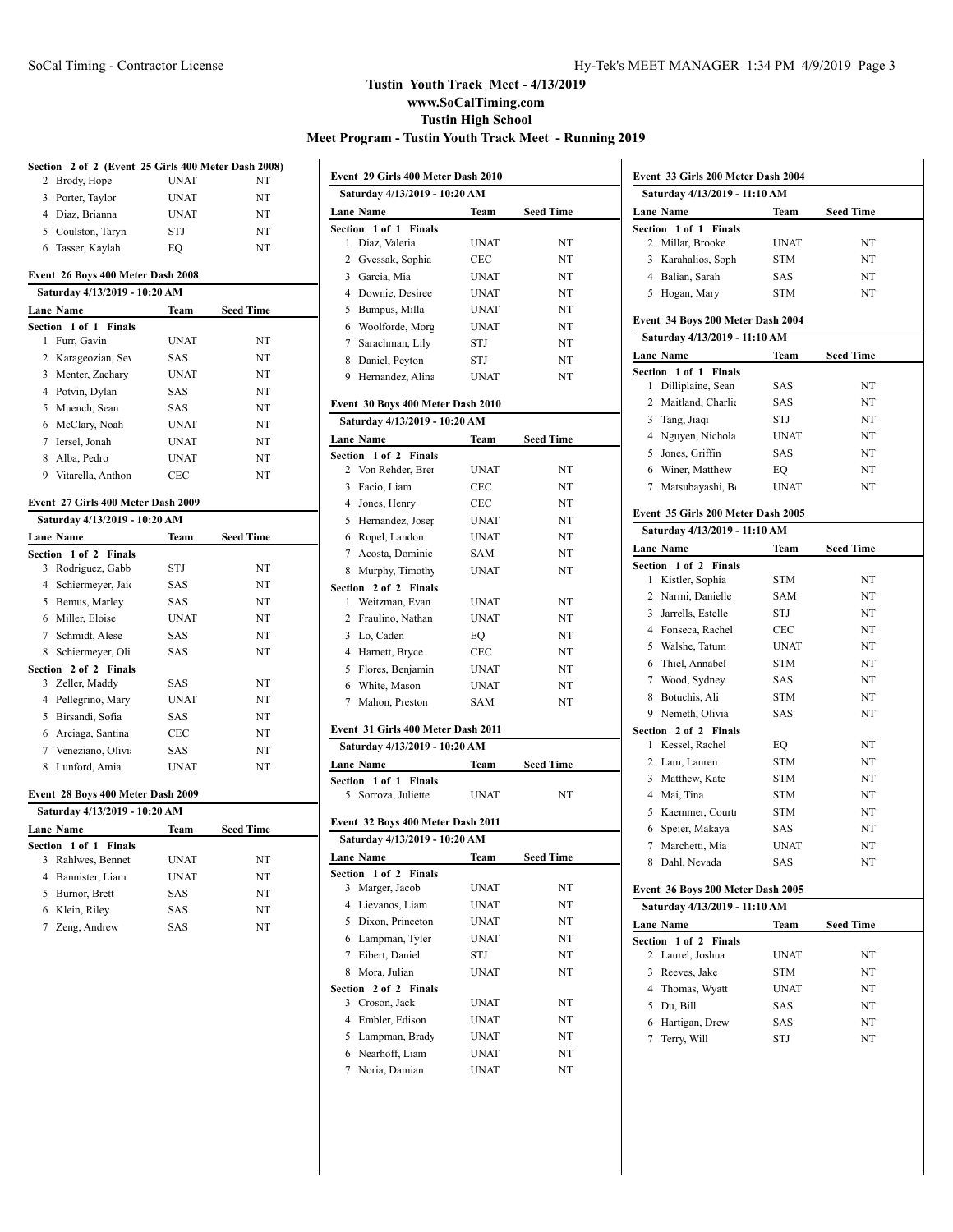|                | Section 2 of 2 (Event 36 Boys 200 Meter Dash 2005) |             |                  |
|----------------|----------------------------------------------------|-------------|------------------|
|                | 2 Yuan, Jason                                      | STJ         | NT               |
|                | 3 Carpino, Matthey                                 | SAS         | NT               |
|                | 4 Baird, Blake                                     | STJ         | NT               |
|                | 5 Cwiertny, Nichol                                 | <b>UNAT</b> | NT               |
|                | 6 Coulston, Trent                                  | STJ         | NT               |
|                | Event 37 Girls 200 Meter Dash 2006                 |             |                  |
|                | Saturday 4/13/2019 - 11:10 AM                      |             |                  |
|                | <b>Lane Name</b>                                   | Team        | <b>Seed Time</b> |
|                | Section 1 of 2 Finals                              |             |                  |
| 1              | Patterson, Claire                                  | STJ         | NT               |
| 2              | Sedigh, Neeka                                      | SAS         | NT               |
|                | 3 Church, Kennedy                                  | SAS         | NT               |
|                | 4 Sampson, Maxin                                   | SAS         | NT               |
|                | 5 Jones, Elle                                      | <b>SAS</b>  | NT               |
|                | 6 Som, Sadie                                       | SAS         | NT               |
|                | 7 Manta, Chiara                                    | <b>SAS</b>  | NT               |
| Section        | 2 of 2 Finals                                      |             |                  |
| 1              | Reynolds, Erin                                     | SAS         | NT               |
|                | 2 Weiss, Audrey                                    | <b>STM</b>  | NT               |
|                | 3 Alba, Melanie                                    | <b>UNAT</b> | NT               |
|                | 4 Bailey, Kathryn                                  | <b>STM</b>  | NT               |
| 5              | Livak, Siena                                       | SAS         | NT               |
|                | 6 Valdez, Karyssa                                  | <b>STM</b>  | NT               |
| 7              | Schumacker, Nat                                    | STM         | NT               |
|                | Event 38 Boys 200 Meter Dash 2006                  |             |                  |
|                | Saturday 4/13/2019 - 11:10 AM                      |             |                  |
|                |                                                    |             |                  |
|                | <b>Lane Name</b>                                   | Team        | <b>Seed Time</b> |
|                | Section 1 of 1 Finals<br>1 Almazan, Jacob          | <b>UNAT</b> | NT               |
|                | 2 Cervantes, Carso                                 | STJ         | NT               |
|                | 3 Lough, Carson                                    | SAS         | NT               |
| $\overline{4}$ | McCusker, Jacks                                    | <b>UNAT</b> | NT               |
|                |                                                    |             |                  |
| 5              | Kuk, Shane                                         | <b>UNAT</b> | NT               |
|                | 6 Ocampo, Austin                                   | <b>UNAT</b> | NT               |
|                | 7 McQuirk, Jake                                    | <b>UNAT</b> | NT               |
| 8              | Kim, Zack                                          | STJ         | NT               |
|                | 9 Chun, William                                    | <b>UNAT</b> | NT               |
|                | Event 39 Girls 200 Meter Dash 2007                 |             |                  |
|                | Saturday 4/13/2019 - 11:10 AM                      |             |                  |
|                | Lane Name                                          | Team        | Seed Time        |
|                | Section 1 of 2<br><b>Finals</b>                    |             |                  |
| 1              | Vanderpot, Aleisy                                  | SAS         | NT               |
| 2              | Cox, Makenna                                       | <b>STM</b>  | NT               |
| 3              | Vitug, Anabelle                                    | CEC         | NT               |
| 4              | Veneziano, Chloe                                   | SAS         | NT               |
| 5              |                                                    |             |                  |
|                | Gaskin, Sophie                                     | <b>UNAT</b> | NT               |

Lanzon, Kate SAS NT

|                | Section 2 of 2 Finals                                              |             |                  |
|----------------|--------------------------------------------------------------------|-------------|------------------|
| 1              | Noria, Valerie                                                     | UNAT        | NT               |
| 2              | Coffie, Megan                                                      | <b>UNAT</b> | NT               |
|                | 3 Zhu, Jessica                                                     | <b>STM</b>  | NT               |
|                | 4 Grore, Ella                                                      | <b>STM</b>  | NT               |
|                | 5 Hu, Branda                                                       | <b>STM</b>  | NT               |
|                | 6 Newbro, Olivia                                                   | SAS         | NT               |
|                | 7 Liu, Angela                                                      | STM         | NT               |
|                |                                                                    |             |                  |
|                | Event 40 Boys 200 Meter Dash 2007<br>Saturday 4/13/2019 - 11:10 AM |             |                  |
|                | Lane Name                                                          |             | Team Seed Time   |
|                | Section 1 of 2 Finals                                              |             |                  |
| $\mathbf{1}$   | Barriga, Dylan                                                     | <b>UNAT</b> | NT               |
|                | 2 Botuchis, Jared                                                  | <b>SAS</b>  | NT               |
|                | 3 Almazan, Joel                                                    | <b>UNAT</b> | NT               |
|                | 4 Aldridge, Londor                                                 | <b>UNAT</b> | NT               |
|                | 5 Speier, Cade                                                     | <b>SAS</b>  | NT               |
|                | 6 Khanna, Ishaan                                                   | <b>UNAT</b> | NT               |
|                | 7 Nguyen, Tyler                                                    | UNAT        | NT               |
|                | Section 2 of 2 Finals                                              |             |                  |
| 2              | Looney, Gavin                                                      | <b>UNAT</b> | NT               |
| 3              | Kensel, Brendon                                                    | <b>STC</b>  | NT               |
|                | 4 Arkell, Graham                                                   | <b>SAS</b>  | NT               |
|                | 5 Poylio, Joshua                                                   | <b>UNAT</b> | NT               |
|                | 6 Ly, Tyler                                                        | <b>UNAT</b> | NT               |
|                |                                                                    | <b>UNAT</b> | NT               |
|                |                                                                    |             |                  |
|                | 7 Dexter, Hudson                                                   |             |                  |
|                | Event 41 Girls 200 Meter Dash 2008                                 |             |                  |
|                | Saturday 4/13/2019 - 11:10 AM                                      |             |                  |
|                | <b>Lane Name</b>                                                   | <b>Team</b> | <b>Seed Time</b> |
| Section        | 1 of 2 Finals                                                      |             |                  |
|                | 2 Datangel, Lucian                                                 | <b>CEC</b>  | NT               |
| 3              | Herring, Mah                                                       | <b>UNAT</b> | NT               |
|                | 4 Quong, Sophia                                                    | <b>SAS</b>  | NT               |
|                | 5 Lowe, Indaiah                                                    | <b>UNAT</b> | NT               |
|                | 6 Ryan, Ella                                                       | <b>UNAT</b> | NT               |
|                | Section 2 of 2 Finals                                              |             |                  |
|                | 2 Andrews, Leah                                                    | <b>SAS</b>  | NT               |
|                | 3 Young, Cass                                                      | SAS         | NT               |
|                | 4 Caloza, Leann                                                    | <b>CEC</b>  | NT               |
|                | 5 Goddard, Shay                                                    | SAS         | NT               |
| 6              | Joutz, Ella                                                        | SAS         | NΤ               |
|                | Event 42 Boys 200 Meter Dash 2008                                  |             |                  |
|                | Saturday 4/13/2019 - 11:10 AM                                      |             |                  |
|                | Lane Name                                                          | Team        | <b>Seed Time</b> |
| <b>Section</b> | $1$ of $3$<br><b>Finals</b>                                        |             |                  |
| 1              | Ropel, Preston                                                     | UNAT        | NT               |
| 2              | Hillier, Kay                                                       | CEC         | NT               |
| 3              | Simpson, Michae                                                    | UNAT        | NT               |
| 4              | Hammonds, Dev                                                      | UNAT        | NT               |
| 5<br>6         | Geffre, Michael<br>Paquette, Josh                                  | SAS<br>STC  | NT<br>NT         |

| Section 2 of 3 Finals              |             |                  |
|------------------------------------|-------------|------------------|
| Hillier, Kai<br>1                  | <b>UNAT</b> | NT               |
| 2 Muench, Sean                     | SAS         | NT               |
| 3 Thomas, Gareth                   | <b>UNAT</b> | NT               |
| 4 Linares, Justice                 | <b>CEC</b>  | NT               |
| 5 Peters, Brayden                  | STJ         | NT               |
| 6 McClary, Noah                    | <b>UNAT</b> | NT               |
| 7 Oteyza, Dean                     | <b>UNAT</b> | NT               |
| Section 3 of 3 Finals              |             |                  |
| Mazzacavallo, M<br>1               | SAS         | NT               |
| 2 Menter, Zachary                  | <b>UNAT</b> | NT               |
| 3 Chun, Christophe                 | <b>UNAT</b> | NT               |
| 4 Karageozian, Sev                 | SAS         | NT               |
| 5 Jauregui, Ethan                  | <b>UNAT</b> | NT               |
| 6 Potvin, Dylan                    | SAS         | NT               |
| 7 Yang, Mason                      | <b>UNAT</b> | NT               |
|                                    |             |                  |
| Event 43 Girls 200 Meter Dash 2009 |             |                  |
| Saturday 4/13/2019 - 11:10 AM      |             |                  |
| Lane Name                          | Team        | <b>Seed Time</b> |
| 1 of 4 Finals<br>Section           |             |                  |
| 1<br>Paige, Mah                    | <b>UNAT</b> | NT               |
| 2 Wight, Ainsley                   | <b>SAS</b>  | NT               |
| 3 Veneziano, Olivia                | SAS         | NT               |
| 4 Dixon, Melrose                   | <b>UNAT</b> | NT               |
| 5 Schiermeyer, Jaic                | SAS         | NT               |
| 6 Danao, Kaelyn                    | <b>UNAT</b> | NT               |
| 7 Navarro, Ava                     | SAM         | NT               |
| 8 Chavez, Emma                     | <b>UNAT</b> | NT               |
| 9 Harpenau, Raque                  | <b>SAM</b>  | NT               |
| Section 2 of 4 Finals              |             |                  |
| 1 Zeller, Maddy                    | SAS         | NT               |
| 2 Iocona, Olivia                   | SAS         | NT               |
| 3 Venkatesh, Adva                  | <b>UNAT</b> | NT               |
| 4 Askil, Nicolette                 | <b>SAS</b>  | NT               |
| 5 Johnston, Rowan                  | SAS         | NT               |
| 6 Bluitt, Amor                     | <b>UNAT</b> | NT               |
| 7 Birsandi, Sofia                  | <b>SAS</b>  | NT               |
| Bemus, Marley<br>8                 | <b>SAS</b>  | NT               |
| 9 Miller, Eloise                   | <b>UNAT</b> | NT               |
| Section 3 of 4 Finals              |             |                  |
| Fonseca, Micaela<br>1              | <b>CEC</b>  | NT               |
| 2 Santana, Bridget                 | SAM         | NT               |
| 3<br>Barbier, Juliette             | SAS         | NT               |
| 4<br>Caloza, Leilynn               | CEC         | NT               |
| Locke, Zeal<br>5                   | SAS         | NT               |
| Geffre, Isabella<br>6              | SAS         | NT               |
| Guerrero, Esmee<br>7               | SAS         | NT               |
| 8<br>King, Aviela                  | <b>UNAT</b> | NT               |
| 9<br>Kimble, Kate                  | CEC         | NT               |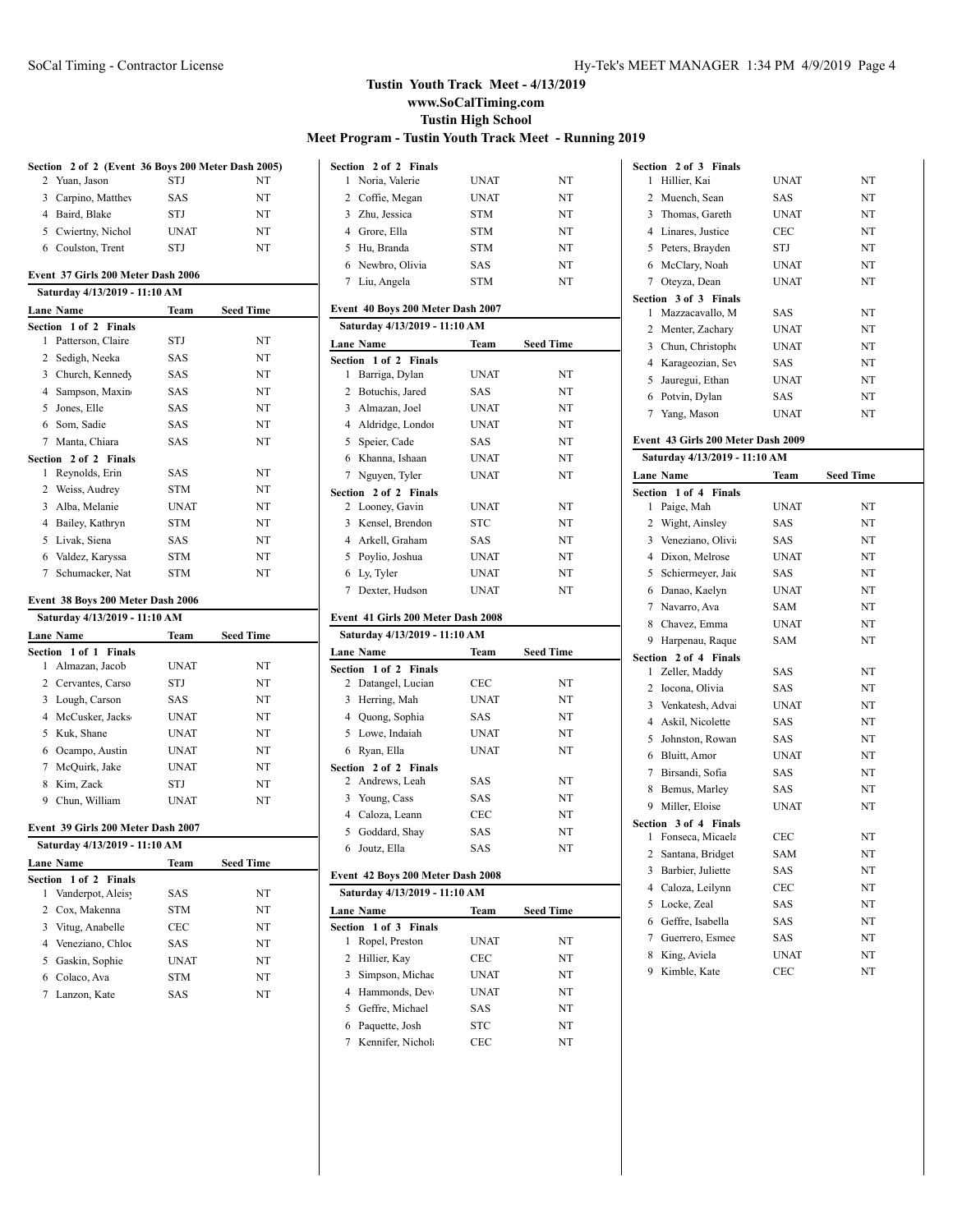# **Section 4 of 4 (Event 43 Girls 200 Meter Dash 2009)**

| 2 Schmidt, Alese     | <b>SAS</b>  | NT |
|----------------------|-------------|----|
| Rodriguez, Gabb<br>3 | <b>STJ</b>  | NT |
| 4 Schiermeyer, Oli   | <b>SAS</b>  | NT |
| 5 Thielman, Jacque   | <b>SAS</b>  | NT |
| 6 Looney, Giselle    | <b>UNAT</b> | NT |
| 7 Laurel, Julianna   | <b>UNAT</b> | NT |
| Orloff, Lucia        | <b>UNAT</b> | NT |

#### **Event 44 Boys 200 Meter Dash 2009 Saturday 4/13/2019 - 11:10 AM**

|   |                       | 5aturuay 4/13/2019 - 11:10 A.M |                  |  |  |  |
|---|-----------------------|--------------------------------|------------------|--|--|--|
|   | Lane Name             | Team                           | <b>Seed Time</b> |  |  |  |
|   | Section 1 of 2 Finals |                                |                  |  |  |  |
| 1 | Zeng, Andrew          | SAS                            | NT               |  |  |  |
| 2 | Stacey, Hunter        | UNAT                           | <b>NT</b>        |  |  |  |
| 3 | Jauregui, Owen        | <b>UNAT</b>                    | NT               |  |  |  |
| 4 | Paquette, Anna        | STC                            | NT               |  |  |  |
|   | 5 Williams, Jordan    | SAM                            | NT               |  |  |  |
| 6 | Barbier, Alex         | SAS                            | NT               |  |  |  |
|   | 7 Chiavacci, Grady    | SAS                            | <b>NT</b>        |  |  |  |
|   | Section 2 of 2 Finals |                                |                  |  |  |  |
|   | 2 Rahlwes, Bennet     | UNAT                           | NT               |  |  |  |
| 3 | Copia, Max            | UNAT                           | NT               |  |  |  |
| 4 | Mendez, Matthey       | SAM                            | NT               |  |  |  |
| 5 | Burnor, Brett         | SAS                            | NT               |  |  |  |
| 6 | Woore, Daniel         | <b>UNAT</b>                    | NT               |  |  |  |
|   |                       |                                |                  |  |  |  |

#### **Event 45 Girls 200 Meter Dash 2010**

|   | Saturday 4/13/2019 - 11:10 AM |             |                  |  |  |
|---|-------------------------------|-------------|------------------|--|--|
|   | <b>Lane Name</b>              | Team        | <b>Seed Time</b> |  |  |
|   | Section 1 of 2 Finals         |             |                  |  |  |
| 1 | Hamilton, Brook               | UNAT        | NT               |  |  |
| 2 | Kennifer, Alyssa              | CEC         | NT               |  |  |
| 3 | Downie, Desiree               | UNAT        | NT               |  |  |
|   | 4 Sanchez, Sarah              | CEC         | <b>NT</b>        |  |  |
| 5 | Hernandez, Alina              | UNAT        | <b>NT</b>        |  |  |
| 6 | Rojas, Ella                   | UNAT        | NT               |  |  |
| 7 | Boyce, Brooke                 | <b>UNAT</b> | <b>NT</b>        |  |  |
|   | Section 2 of 2 Finals         |             |                  |  |  |
| 1 | Hageman, Abby                 | STJ         | NT               |  |  |
| 2 | Rocio, Chelsea                | CEC         | NT               |  |  |
| 3 | Woolforde, Morg               | UNAT        | NT               |  |  |
| 4 | Bumpus, Milla                 | <b>UNAT</b> | <b>NT</b>        |  |  |
| 5 | Awad, Lauren                  | UNAT        | NT               |  |  |
| 6 | Linares, Jewel                | CEC         | NT               |  |  |
| 7 | Hunter, Addison               | UNAT        | NT               |  |  |

|                  | Event 46 Boys 200 Meter Dash 2010  |             |                  |  |
|------------------|------------------------------------|-------------|------------------|--|
|                  | Saturday 4/13/2019 - 11:10 AM      |             |                  |  |
| Lane Name        |                                    | Team        | <b>Seed Time</b> |  |
|                  | Section 1 of 3 Finals              |             |                  |  |
| 2                | Hunter, Jackson                    | <b>UNAT</b> | NT               |  |
|                  | 3 Hernandez, Joser                 | <b>UNAT</b> | NT               |  |
|                  | 4 Weitzman, Evan                   | <b>UNAT</b> | NT               |  |
|                  | 5 Gluzman-Chuan;                   | <b>UNAT</b> | NT               |  |
|                  | 6 Fraulino, Nathan                 | <b>UNAT</b> | NT               |  |
|                  | 7 McClary, Evan                    | <b>UNAT</b> | NT               |  |
|                  | 8 Ordoubadian, Sir                 | <b>UNAT</b> | NT               |  |
|                  | Section 2 of 3 Finals              |             |                  |  |
| 1                | Chabot, Nathan                     | <b>SAS</b>  | NT               |  |
|                  | 2 Wilkinson, Corte                 | SAS         | NT               |  |
|                  | 3 Lo, Caden                        | EQ          | NT               |  |
|                  | 4 Ropel, Landon                    | <b>UNAT</b> | NT               |  |
|                  | 5 Muench, Connor                   | <b>SAS</b>  | NT               |  |
|                  | 6 White, Mason                     | <b>UNAT</b> | NT               |  |
| $7^{\circ}$      | Wilkins, Finn                      | <b>UNAT</b> | NT               |  |
|                  | Section 3 of 3 Finals              |             |                  |  |
|                  | 2 Mahon, Preston                   | SAM         | NT               |  |
|                  | 3 Jones, Henry                     | <b>CEC</b>  | NT               |  |
|                  | 4 Khauv, Tyler                     | <b>UNAT</b> | NT               |  |
|                  | 5 Acosta, Dominic                  | <b>SAM</b>  | NT               |  |
|                  | 6 Roundy, Elijah                   | <b>UNAT</b> | NT               |  |
| $7\overline{ }$  | Harnett, Bryce                     | <b>CEC</b>  | NT               |  |
|                  |                                    |             |                  |  |
|                  | Event 47 Girls 200 Meter Dash 2011 |             |                  |  |
|                  | Saturday 4/13/2019 - 11:10 AM      |             |                  |  |
| <b>Lane Name</b> |                                    | Team        | <b>Seed Time</b> |  |
|                  | Section 1 of 1 Finals              |             |                  |  |
|                  | 3 Jauregui, Amber                  | <b>UNAT</b> | NT               |  |
|                  | 4 Martin, Kailyn                   | <b>UNAT</b> | NT               |  |
|                  | 5 Archie, Trinity                  | <b>UNAT</b> | NT               |  |
|                  | Event 48 Boys 200 Meter Dash 2011  |             |                  |  |
|                  | Saturday 4/13/2019 - 11:10 AM      |             |                  |  |
| <b>Lane Name</b> |                                    | Team        | <b>Seed Time</b> |  |
|                  | Section 1 of 1 Finals              |             |                  |  |
| 1                | Embler, Edison                     | <b>UNAT</b> | NT               |  |
|                  |                                    |             |                  |  |

|   | ction 1 of 1 Finals |             |    |
|---|---------------------|-------------|----|
| 1 | Embler, Edison      | <b>UNAT</b> | NT |
|   | 2 Harte, Patrick    | CEC         | NT |
|   | 3 Venugopal, Ezhil  | <b>UNAT</b> | NT |
|   | 4 Eibert, Daniel    | <b>STJ</b>  | NT |
|   | 5 Noria, Damian     | <b>UNAT</b> | NT |
|   | 6 Lievanos, Liam    | <b>UNAT</b> | NT |
|   | 7 Mora, Julian      | <b>UNAT</b> | NT |

8 Marger, Jacob UNAT NT

| Event 49 Girls 200 Meter Dash 2012 |             |                  |  |  |
|------------------------------------|-------------|------------------|--|--|
| Saturday 4/13/2019 - 11:10 AM      |             |                  |  |  |
| <b>Lane Name</b>                   | Team        | <b>Seed Time</b> |  |  |
| 1 of 1<br>Section<br><b>Finals</b> |             |                  |  |  |
| Lopez, Rayleigh<br>3               | STJ         | NT               |  |  |
| 4<br>Huerta, Olive                 | CEC         | NT               |  |  |
| 5<br>Bell, Olivia                  | STJ         | NT               |  |  |
| 6 Youdall, Hailey                  | <b>UNAT</b> | NT               |  |  |
| 7<br>Padilla, Naleah               | <b>UNAT</b> | NT               |  |  |
| 8<br>Wright, Alecsand              | STJ         | NT               |  |  |
| Event 50 Boys 200 Meter Dash 2012  |             |                  |  |  |
| Saturday 4/13/2019 - 11:10 AM      |             |                  |  |  |
| <b>Lane Name</b>                   | Team        | <b>Seed Time</b> |  |  |
| Section<br>1 of 1 Finals           |             |                  |  |  |
| Diaz, Ezekiel<br>1                 | UNAT        | NT               |  |  |
| 2<br>Abdin, Kareem                 | <b>UNAT</b> | NT               |  |  |
| 3<br>Hale, Brett                   | STJ         | NT               |  |  |
| 4<br>Hsieh, Bryan                  | <b>UNAT</b> | NT               |  |  |
| 5<br>Walker, Logan                 | <b>UNAT</b> | NT               |  |  |
| Miller, Nate<br>6                  | STJ         | NT               |  |  |
| 7<br>Boyd, Wyatt                   | STJ         | NT               |  |  |
| Thrash, Maxwell<br>8               | <b>UNAT</b> | NT               |  |  |
| 9<br>Andrews, Nolan                | <b>UNAT</b> | NT               |  |  |
| Event 51 Girls 50 Meter Dash 2010  |             |                  |  |  |
| Saturday 4/13/2019 - 12:20 PM      |             |                  |  |  |
| <b>Lane Name</b>                   | Team        | <b>Seed Time</b> |  |  |
| 1 of 2 Finals<br>Section           |             |                  |  |  |
| Aranda, Emma<br>2                  | CEC         | NT               |  |  |
| 3<br>Durdella, Emerat              | <b>UNAT</b> | NT               |  |  |
| 4 Villa, Antonella                 | <b>UNAT</b> | NT               |  |  |
| 5<br>Uboldi, Carringto             | CEC         | NT               |  |  |
| 6<br>Kemmerle, Katel               | STJ         | NT               |  |  |
| 7<br>Morrison, Charlo              | <b>UNAT</b> | NT               |  |  |
| Archer, Kiersten<br>8              | <b>UNAT</b> | NT               |  |  |
| 2 of 2 Finals<br>Section           |             |                  |  |  |
| Bosecker, Thalia<br>2              | CEC         | NT               |  |  |
| 3<br>Keller, Olivia                | CEC         | NT               |  |  |
| Meng, Phoebe<br>4                  | STJ         | NT               |  |  |
| 5<br>Daniel, Emma                  | STJ         | NT               |  |  |
| 6<br>Detangel, Marise              | CEC         | NT               |  |  |
| 7<br>Salyards, Julia               | <b>UNAT</b> | NT               |  |  |
| Folcn, Andrea<br>8                 | CEC         | NT               |  |  |
| Event 52 Boys 50 Meter Dash 2010   |             |                  |  |  |
| Saturday 4/13/2019 - 12:20 PM      |             |                  |  |  |
| <b>Lane Name</b>                   | Team        | Seed Time        |  |  |
| Section 1 of 2 Finals              |             |                  |  |  |
| Vitug, Adrian<br>2                 | CEC         | NT               |  |  |
| 3<br>Muench, Connor                |             |                  |  |  |
|                                    | SAS         | NΤ               |  |  |
| 4<br>Sampson, Cole                 | STJ         | NT               |  |  |
| 5<br>Knierim, Karter               | STJ         | NT               |  |  |
| 6<br>Sheng, Maximus                | UNAT        | NT               |  |  |
| 7<br>Chang, Leo                    | STJ         | NT               |  |  |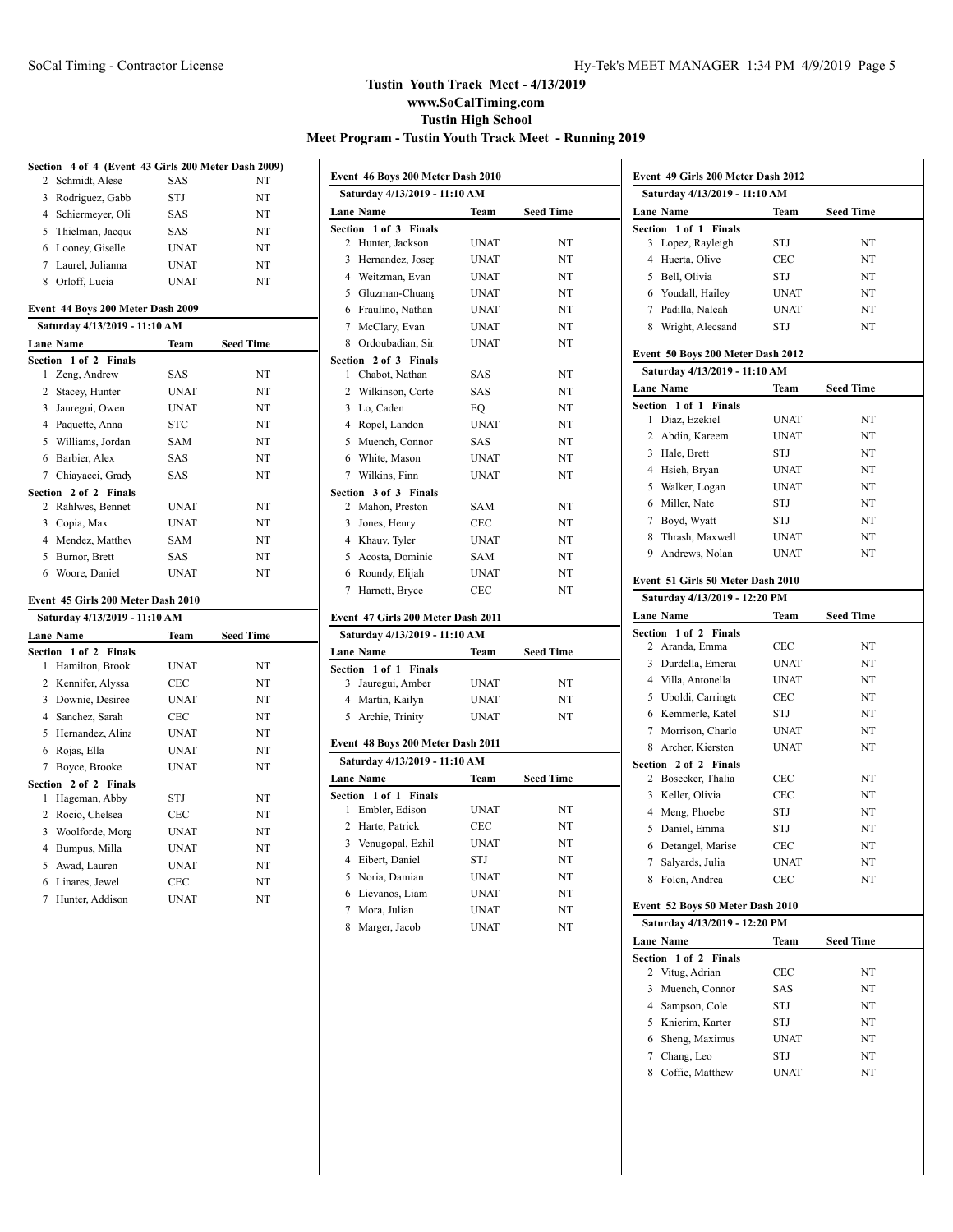|                |                                                   |             |                  | Ŋ |
|----------------|---------------------------------------------------|-------------|------------------|---|
|                | Section 2 of 2 (Event 52 Boys 50 Meter Dash 2010) |             |                  |   |
| 3              | Nguyen, Tanner                                    | <b>UNAT</b> | NT               |   |
|                | 4 Zain, Zain                                      | <b>UNAT</b> | NT               |   |
|                | 5 Arellano, Luke                                  | <b>CEC</b>  | NT               |   |
|                | 6 Von Rehder, Tyle                                | <b>UNAT</b> | NT               |   |
|                | 7 Knierim, Karter                                 | <b>UNAT</b> | NT               |   |
|                | 8 Choi, Ethan                                     | <b>UNAT</b> | NT               |   |
|                |                                                   |             |                  |   |
|                | Event 53 Girls 50 Meter Dash 2011                 |             |                  |   |
|                | Saturday 4/13/2019 - 12:20 PM                     |             |                  |   |
|                | <b>Lane Name</b>                                  | Team        | <b>Seed Time</b> |   |
|                | Section 1 of 2 Finals                             |             |                  |   |
|                | 3 Acosta, Annabell                                | SAM         | NT               |   |
|                | 4 Holbert, Kyla                                   | <b>UNAT</b> | NT               |   |
|                | 5 Oh, Emma                                        | CEC         | NT               |   |
|                | 6 Mattoon, Sonia                                  | UNAT        | NT               |   |
|                | 7 Nieto, G.                                       | CEC         | NT               |   |
|                | 8 Stacey, Brooke                                  | <b>UNAT</b> | NT               |   |
|                | Section 2 of 2 Finals                             |             |                  |   |
| 3              | Cepeida, Luciana                                  | SAM         | NT               |   |
|                | 4 Vinod, Nila                                     | <b>UNAT</b> | NT               |   |
|                | 5 Taylor, Alexande                                | CEC         | NT               |   |
|                | 6 Bailey, Raelenna                                | <b>UNAT</b> | NT               |   |
| 7              | Nguyen, Alana                                     | CEC         | NT               |   |
|                |                                                   |             |                  |   |
|                | Event 54 Boys 50 Meter Dash 2011                  |             |                  |   |
|                | Saturday 4/13/2019 - 12:20 PM                     |             |                  |   |
|                | <b>Lane Name</b>                                  | Team        | <b>Seed Time</b> |   |
|                | Section 1 of 2 Finals                             |             |                  |   |
| 2              | Woore, Ryan                                       | <b>UNAT</b> | NT               |   |
| 3              | Holst, Gunner                                     | SAM         | NT               |   |
|                | 4 Erskine, Titus                                  | <b>UNAT</b> | NT               |   |
|                | 5 Nikoukar, Dexter                                | <b>UNAT</b> | NT               |   |
|                | 6 Jones, Jackson                                  | CEC         | NT               |   |
|                | 7 Allec, Landon                                   | <b>UNAT</b> | NT               |   |
|                | 8 Manasas, Shavvi                                 | UNAT        | NT               |   |
|                | 9 Meixner, Tristan                                | STJ         | NT               |   |
| Section        | 2 of 2 Finals                                     |             |                  |   |
| 2              | Sripada, Partha                                   | <b>UNAT</b> | NT               |   |
|                | 3 Le, Tony                                        | STJ         | NT               |   |
|                | 4 Hamm, Garrett                                   | STJ         | NT               |   |
|                | 5 Hageman, Jake                                   | STJ         | NT               |   |
|                | 6 Vargas, Evan                                    | SAM         | NT               |   |
| 7              | Gawronski, Jacol                                  | UNAT        | NT               |   |
| 8              | Morales, Hunter                                   | CEC         | NT               |   |
|                |                                                   |             |                  |   |
|                | Event 55 Girls 50 Meter Dash 2012                 |             |                  |   |
|                | Saturday 4/13/2019 - 12:20 PM                     |             |                  |   |
| <b>Section</b> | <b>Lane Name</b><br>$1$ of $2$<br>Finals          | Team        | Seed Time        |   |

2 Huerta, Olive CEC NT Salyards, Abby UNAT NT 4 McLennan, Hayl STJ NT Carder, Laya STJ NT 6 Sanchez, Annabe<br>
SAM NT Boyce, Brielle UNAT NT

|                | Section 2 of 2 Finals              |             |                  |
|----------------|------------------------------------|-------------|------------------|
| 1              | Pidazo, Sophia                     | <b>UNAT</b> | NT               |
|                | 2 Pithana, Anjalika                | <b>UNAT</b> | NT               |
|                | 3 Billamar, Lillian                | <b>UNAT</b> | NT               |
|                | 4 Rodriguez, Sofia                 | STJ         | NT               |
|                | 5 Morales, Madelin                 | <b>UNAT</b> | NT               |
|                | 6 Wilkins, Drew                    | <b>UNAT</b> | NT               |
|                | 7 Blanchet, Delia                  | <b>CEC</b>  | NT               |
|                | Event 56 Boys 50 Meter Dash 2012   |             |                  |
|                | Saturday 4/13/2019 - 12:20 PM      |             |                  |
|                | Lane Name                          | Team        | <b>Seed Time</b> |
|                | Section 1 of 2 Finals              |             |                  |
| 2              | Santana, Dominio                   | SAM         | NT               |
|                | 3 Cheshire, Joshua                 | STJ         | NT               |
|                | 4 Nabangxang, Req                  | STJ         | NT               |
|                | 5 O'Malley, Parker                 | <b>UNAT</b> | NT               |
| 6              | Archer, Mitchell                   | <b>UNAT</b> | NT               |
| $\tau$         | Jones, Aaron                       | STJ         | NT               |
|                | 8 Hakim, Akeel                     | <b>UNAT</b> | NT               |
|                | 9 Chen, Dennis                     | STJ         | NT               |
|                | Section 2 of 2 Finals              |             |                  |
|                | 2 Peters, Colby                    | <b>STJ</b>  | NT               |
| $\overline{3}$ | Walker, Logan                      | <b>UNAT</b> | NT               |
|                | 4 Cheshire, Jackson                | STJ         | NT               |
|                | 5 Cenci, Nicholas                  | <b>UNAT</b> | NT               |
|                | 6 Nguyen, Jase                     | CEC         | NT               |
|                | 7 Earsley, Max                     | SAM         | NT               |
|                | 8 Orloff, John                     | <b>UNAT</b> | NT               |
|                | Event 57 Girls 100 Meter Dash 2004 |             |                  |
|                | Saturday 4/13/2019 - 12:35 PM      |             |                  |
|                | <b>Lane Name</b>                   | Team        | <b>Seed Time</b> |
|                | Section 1 of 1 Finals              |             |                  |
|                | 4 Vu, Katherine                    | <b>UNAT</b> | NT               |
|                | 5 Copeland, Courtr                 | <b>UNAT</b> | NT               |
|                | 6 Hogan, Mary                      | STM         | NT               |
|                | 7 Karahalios, Soph                 | STM         | NT               |
|                | Event 58 Boys 100 Meter Dash 2004  |             |                  |
|                | Saturday 4/13/2019 - 12:35 PM      |             |                  |
|                | Lane Name                          | Team        | <b>Seed Time</b> |
|                | Section 1 of 1 Finals              |             |                  |
| $\overline{c}$ | Welling, Andrew                    | <b>STM</b>  | NT               |
|                | 3 Dilliplaine, Sean                | SAS         | NT               |
|                | 4 Matsubayashi, Bo                 | <b>UNAT</b> | NT               |
| 5              | Tang, Jiaqi                        | STJ         | NT               |
|                | 6 Hu, Ray                          | STJ         | NT               |
|                | 7 Gonzalez, Mark                   | <b>STM</b>  | NT               |
|                | 8 Nguyen, Nichola                  | <b>UNAT</b> | NT               |

|              | Saturday 4/13/2019 - 12:35 PM      |             |                  |
|--------------|------------------------------------|-------------|------------------|
|              | Lane Name                          |             | Team Seed Time   |
|              | Section 1 of 2 Finals              |             |                  |
|              | 2 Cuevas, Serenitie                | <b>UNAT</b> | NT               |
|              | 3 Emerson, Emerso                  | <b>UNAT</b> | NT               |
|              | 4 Narmi, Danielle                  | SAM         | NT               |
|              | 5 Lam, Lauren                      | <b>STM</b>  | NT               |
|              | 6 Walshe, Tatum                    | <b>UNAT</b> | NT               |
|              | 7 Mai. Tina                        | <b>STM</b>  | NT               |
|              | Section 2 of 2 Finals              | <b>CEC</b>  |                  |
|              | 2 Fonseca, Rachel                  | <b>UNAT</b> | NT               |
|              | 3 Marchetti, Mia                   |             | NT               |
|              | 4 Jarrells, Estelle                | STJ         | NT               |
|              | 5 Wood, Sydney                     | SAS         | NT               |
|              | 6 Matthew, Kate                    | <b>STM</b>  | NT               |
|              | Event 60 Boys 100 Meter Dash 2005  |             |                  |
|              | Saturday 4/13/2019 - 12:35 PM      |             |                  |
|              | Lane Name                          | Team        | <b>Seed Time</b> |
|              | Section 1 of 1 Finals              |             |                  |
|              | 2 Carpino, Matthey                 | SAS         | NT               |
|              | 3 Reeves, Jake                     | STM         | NT               |
|              | 4 Schonfelder, Jack                | <b>UNAT</b> | NT               |
|              | 5 Cwiertny, Nichol                 | <b>UNAT</b> | NT               |
|              | 6 Hartigan, Drew                   | SAS         | NT               |
|              | 7 Yuan, Jason                      | STJ         | NT               |
|              |                                    |             |                  |
|              | 8 Coulston, Trent                  | STJ         | NT               |
|              | Event 61 Girls 100 Meter Dash 2006 |             |                  |
|              | Saturday 4/13/2019 - 12:35 PM      |             |                  |
|              | Lane Name                          |             | Team Seed Time   |
|              | 1 of 1 Finals<br>Section           |             |                  |
|              | 2 McRae, Kaitlin                   | STM         | NT               |
|              | 3 Schumacker, Nat                  | <b>STM</b>  | NT               |
|              | 4 Manta, Chiara                    | SAS         | NT               |
|              | 5 Groves, Avery                    | STJ         | NT               |
|              | 6 Jones, Elle                      | SAS         | NT               |
|              | 7 Salinas, Mary                    | <b>CEC</b>  | NT               |
|              | 8 Valdez, Karyssa                  | <b>STM</b>  | NT               |
|              | Event 62 Boys 100 Meter Dash 2006  |             |                  |
|              | Saturday 4/13/2019 - 12:35 PM      |             |                  |
|              | <b>Lane Name</b>                   | Team        | Seed Time        |
|              | 1 of 1 Finals                      |             |                  |
| 2            | Kuk, Shane                         | <b>UNAT</b> | NΤ               |
| Section<br>3 | Kim, Zack                          | STJ         | NT               |
|              | 4 Miller, Jackson                  | <b>STM</b>  | NT               |
|              | 5 Chun, William                    | <b>UNAT</b> | NT               |
|              | 6 Cervantes, Carso                 | STJ         | NT               |
|              | 7 Milller, Lluke                   | <b>UNAT</b> | NT               |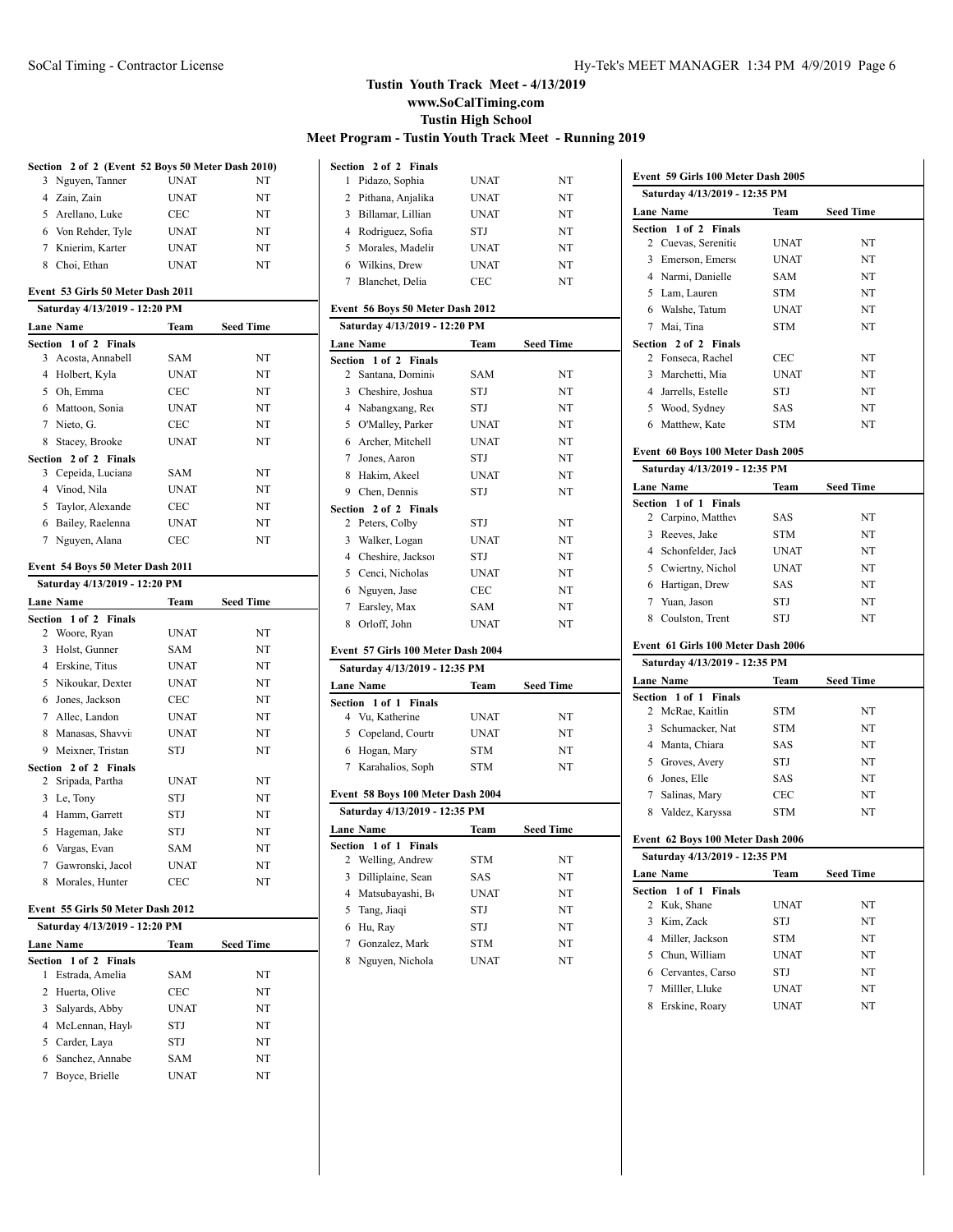|              | Event 63 Girls 100 Meter Dash 2007        |             |                  |
|--------------|-------------------------------------------|-------------|------------------|
|              | Saturday 4/13/2019 - 12:35 PM             |             |                  |
|              | <b>Lane Name</b>                          | Team        | <b>Seed Time</b> |
|              | Section 1 of 2 Finals                     |             |                  |
| 1            | Vartanian, Gisell                         | STM         | NT               |
|              | 2 Gaskin, Sophie                          | UNAT        | NT               |
|              | 3 Zhu, Jessica                            | STM         | NT               |
|              | 4 Staszak, Isis                           | <b>UNAT</b> | NT               |
|              | 5 Greenhalgh, Alex                        | STJ         | NT               |
|              | 6 Mitchell, McKen                         | <b>STM</b>  | NT               |
| 7            | Hidalgo, Sienna                           | <b>UNAT</b> | NT               |
| 8            | Rooney, Caitlin                           | STM         | NT               |
|              | Section 2 of 2 Finals                     |             |                  |
| 1            | Liu, Angela                               | <b>STM</b>  | NT               |
| 2            | Serrano, Skyler                           | <b>UNAT</b> | NT               |
|              | 3 Vitug, Anabelle                         | <b>CEC</b>  | NT               |
|              | 4 McRitchie, Paige                        | <b>UNAT</b> | NT               |
| 5            | Valente, Madisor                          | <b>STM</b>  | NT               |
| 6            | Desai, Kamara                             | <b>UNAT</b> | NT               |
| 7            | Bekker, Evelyn                            | EO          | NT               |
|              | 8 Colaco, Ava                             | <b>STM</b>  | NT               |
|              |                                           |             |                  |
|              | Event 64 Boys 100 Meter Dash 2007         |             |                  |
|              | Saturday 4/13/2019 - 12:35 PM             |             |                  |
|              | <b>Lane Name</b>                          | Team        | <b>Seed Time</b> |
|              | Section 1 of 1 Finals                     |             |                  |
| 1            | Cardenas, Noah                            | SAM         | NT               |
| 2            | Kensel, Brendon                           | STC         | NT               |
| 3            | Looney, Gavin                             | <b>UNAT</b> | NT               |
|              | 4 Dexter, Hudson                          | <b>UNAT</b> | NT               |
|              | 5 Khanna, Ishaan                          | <b>UNAT</b> | NT               |
|              | 6 Ngo, Max                                | <b>UNAT</b> | NT               |
|              | 7 Morrison, Luke                          | <b>UNAT</b> | NT               |
| 8            | Nguyen, Tyler                             | <b>UNAT</b> | NT               |
|              | 9 Ly, Tyler                               | <b>UNAT</b> | NT               |
|              | Event 65 Girls 100 Meter Dash 2008        |             |                  |
|              | Saturday 4/13/2019 - 12:35 PM             |             |                  |
|              |                                           |             |                  |
|              | <b>Lane Name</b>                          | Team        | <b>Seed Time</b> |
| 1            | Section 1 of 2 Finals<br>Almaean, Caitlyr | CEC         | NT               |
| 2            | Lowe, Indaiah                             | <b>UNAT</b> | NT               |
|              | 3 Tapia, Ava                              | CEC         | NT               |
|              | 4 Young, Cass                             |             | NT               |
|              |                                           | SAS         |                  |
| 5            | Blum, Llana<br>Knierim, Kacv              | UNAT        | NT               |
| 6            |                                           | STJ         | NT               |
| 7            | Brody, Hope                               | <b>UNAT</b> | NT               |
| Section<br>1 | 2 of 2 Finals<br>Datangel, Lucian         | CEC         | NT               |
| 2            | Fletcher, Isabel                          | UNAT        | NT               |
| 3            | Joutz, Ella                               |             |                  |
|              |                                           | SAS         | NT               |
| 4            | Goddard, Shay                             | SAS         | NT               |
| 5            | Luo, Quixuam                              | <b>UNAT</b> | NT               |
| 6            | Spangler, Siena                           | UNAT        | NT               |
| 7            | Herring, Mah                              | UNAT        | NT               |

|   | Event 66 Boys 100 Meter Dash 2008          |             |                  |  |
|---|--------------------------------------------|-------------|------------------|--|
|   | Saturday 4/13/2019 - 12:35 PM              |             |                  |  |
|   | Lane Name                                  | Team        | <b>Seed Time</b> |  |
|   | Section 1 of 3 Finals                      |             |                  |  |
| 2 | Furr, Gavin                                | UNAT        | NT               |  |
| 3 | Thomas, Gareth                             | <b>UNAT</b> | NT               |  |
|   | 4 Nisson, John                             | <b>UNAT</b> | NT               |  |
|   | 5 Hammonds, Dev                            | <b>UNAT</b> | NT               |  |
|   | 6 Paquette, Josh                           | <b>STC</b>  | NT               |  |
|   | 7 Kennifer, Nichola                        | <b>CEC</b>  | NT               |  |
|   | 8 Yang, Mason                              | <b>UNAT</b> | NT               |  |
|   | 9 Geffre, Michael                          | SAS         | NT               |  |
|   | Section 2 of 3 Finals                      |             |                  |  |
| 2 | Sanchez, Christia                          | SAM         | NT               |  |
|   | 3 Oteyza, Dean                             | <b>UNAT</b> | NT               |  |
|   | 4 Linares, Justice                         | <b>CEC</b>  | NT               |  |
|   | 5 Peters, Brayden                          | STJ         | NT               |  |
|   | 6 Nikoukar, Maxin                          | <b>UNAT</b> | NT               |  |
|   | 7 Hillier, Kay                             | <b>CEC</b>  | NT               |  |
|   | 8 Jauregui, Ethan                          | UNAT        | NT               |  |
|   | Section 3 of 3 Finals                      |             |                  |  |
| 3 | Chun, Christophe                           | <b>UNAT</b> | NT               |  |
|   | 4 Jaksch, Ian                              | UNAT        | NT               |  |
|   | 5 Ropel, Preston                           | <b>UNAT</b> | NT               |  |
|   | 6 Iersel, Jonah                            | <b>UNAT</b> | NT               |  |
|   | 7 Hillier, Kai                             | <b>UNAT</b> | NT               |  |
|   | 8 Garcia, Evan                             | <b>UNAT</b> | NT               |  |
|   | Event 67 Girls 100 Meter Dash 2009         |             |                  |  |
|   |                                            |             |                  |  |
|   | Saturday 4/13/2019 - 12:35 PM              |             |                  |  |
|   | Lane Name                                  | Team        | <b>Seed Time</b> |  |
| 1 | Section 1 of 3 Finals<br>Barbier, Juliette | SAS         | NT               |  |
|   | 2 Navarro, Ava                             | SAM         | NT               |  |
|   | 3 Santana, Bridget                         | SAM         | NT               |  |
|   | 4 Askil, Nicolette                         | SAS         | NT               |  |
| 5 | Orloff, Lucia                              | <b>UNAT</b> | NT               |  |
|   | 6 Harpenau, Raque                          | SAM         | NT               |  |
|   | 7 Dixon, Melrose                           | <b>UNAT</b> | NT               |  |
| 8 | Thielman, Jacque                           | SAS         | NT               |  |
| 9 | Johnston, Rowan                            | <b>SAS</b>  | NT               |  |
|   | Section 2 of 3 Finals                      |             |                  |  |
| 1 | Madrigal, Audrey                           | <b>CEC</b>  | NT               |  |
| 2 | Geffre, Isabella                           | SAS         | NT               |  |
| 3 | Echtenkamp, Sta                            | STJ         | NT               |  |
| 4 | Bluitt, Amor                               | UNAT        | NT               |  |
| 5 | Morrison, Olivia                           | UNAT        | NT               |  |
| 6 | Paige, Mah                                 | UNAT        | NT               |  |
| 7 | Looney, Giselle                            | UNAT        | NT               |  |
| 8 | Lukowski, Annel                            | STJ         | NT               |  |
| 9 | Mottl, Anna                                | UNAT        | NT               |  |
|   |                                            |             |                  |  |

|                | Section 3 of 3 Finals                 |             |                  |  |  |
|----------------|---------------------------------------|-------------|------------------|--|--|
| 2              | Venkatesh, Adva                       | UNAT        | NT               |  |  |
|                | 3 Arciaga, Santina                    | CEC         | NT               |  |  |
|                | 4 Wight, Ainsley                      | SAS         | NT               |  |  |
| 5              | Trani, Romi                           | <b>UNAT</b> | NT               |  |  |
| 6              | Locke, Zeal                           | <b>SAS</b>  | NT               |  |  |
| $\tau$         | Kimble, Kate                          | CEC         | NT               |  |  |
| 8              | King, Aviela                          | <b>UNAT</b> | NT               |  |  |
|                | Event 68 Boys 100 Meter Dash 2009     |             |                  |  |  |
|                | Saturday 4/13/2019 - 12:35 PM         |             |                  |  |  |
|                | <b>Lane Name</b>                      | Team        | <b>Seed Time</b> |  |  |
|                | Section 1 of 2 Finals                 |             |                  |  |  |
| 3              | Paquette, Anna                        | STC         | NT               |  |  |
|                | 4 Peterson, Davion                    | <b>UNAT</b> | NT               |  |  |
| 5              | Erskine, Christia                     | <b>UNAT</b> | NT               |  |  |
|                | 6 Copia, Max                          | <b>UNAT</b> | NT               |  |  |
|                | 7 Williams, Jordan                    | SAM         | NT               |  |  |
|                | 8 Barbier, Alex                       | SAS         | NT               |  |  |
| Section        | 2 of 2 Finals                         |             |                  |  |  |
| 3              | Byers, Lucas                          | CEC         | NT               |  |  |
| $\overline{4}$ | Stacey, Hunter                        | <b>UNAT</b> | NT               |  |  |
| 5              | Jauregui, Owen                        | <b>UNAT</b> | NT               |  |  |
|                | 6 Henze, Graham                       | <b>CEC</b>  | NT               |  |  |
| 7              | Simon, Riley                          | <b>UNAT</b> | NT               |  |  |
| 8              | Mendez, Matthey                       | SAM         | NT               |  |  |
|                |                                       |             |                  |  |  |
|                |                                       |             |                  |  |  |
|                | Event 69 Girls 100 Meter Dash 2010    |             |                  |  |  |
|                | Saturday 4/13/2019 - 12:35 PM         |             |                  |  |  |
|                | <b>Lane Name</b>                      | Team        | Seed Time        |  |  |
| Section<br>1   | 1 of 3<br><b>Finals</b>               |             |                  |  |  |
| $\overline{2}$ | Boyce, Brooke                         | <b>UNAT</b> | NT               |  |  |
|                | Sanchez, Sarah                        | CEC         | NT               |  |  |
|                | 3 Hamilton, Brook                     | <b>UNAT</b> | NT               |  |  |
|                | 4 Rojas, Ella                         | <b>UNAT</b> | NT               |  |  |
| 5              | Hunter, Addison                       | <b>UNAT</b> | NT               |  |  |
| 6              | Kennifer, Alyssa                      | CEC         | NT               |  |  |
|                | 7 Chavez, Erin                        | <b>UNAT</b> | NT               |  |  |
| 1              | Section 2 of 3 Finals<br>Awad, Lauren | <b>UNAT</b> | NT               |  |  |
| $\overline{2}$ | Detangel, Marise                      | CEC         | NT               |  |  |
|                | 3 Rocio, Chelsea                      | CEC         | NT               |  |  |
|                | 4 Linares, Jewel                      | <b>CEC</b>  | NT               |  |  |
| 5              | Archer, Kiersten                      | UNAT        | NT               |  |  |
| 6              | Folcn, Andrea                         | <b>CEC</b>  | NT               |  |  |
| $\overline{7}$ | Uboldi, Carringto                     | <b>CEC</b>  | NT               |  |  |
| Section        | 3 of 3 Finals                         |             |                  |  |  |
| 2              | Bosecker, Thalia                      | CEC         | NT               |  |  |
| 3              | Keller, Olivia                        | CEC         | NT               |  |  |
| 4              | Kemmerle, Katel                       | STJ         | NT               |  |  |
| 5              | Garcia, Mia                           | UNAT        | NT               |  |  |